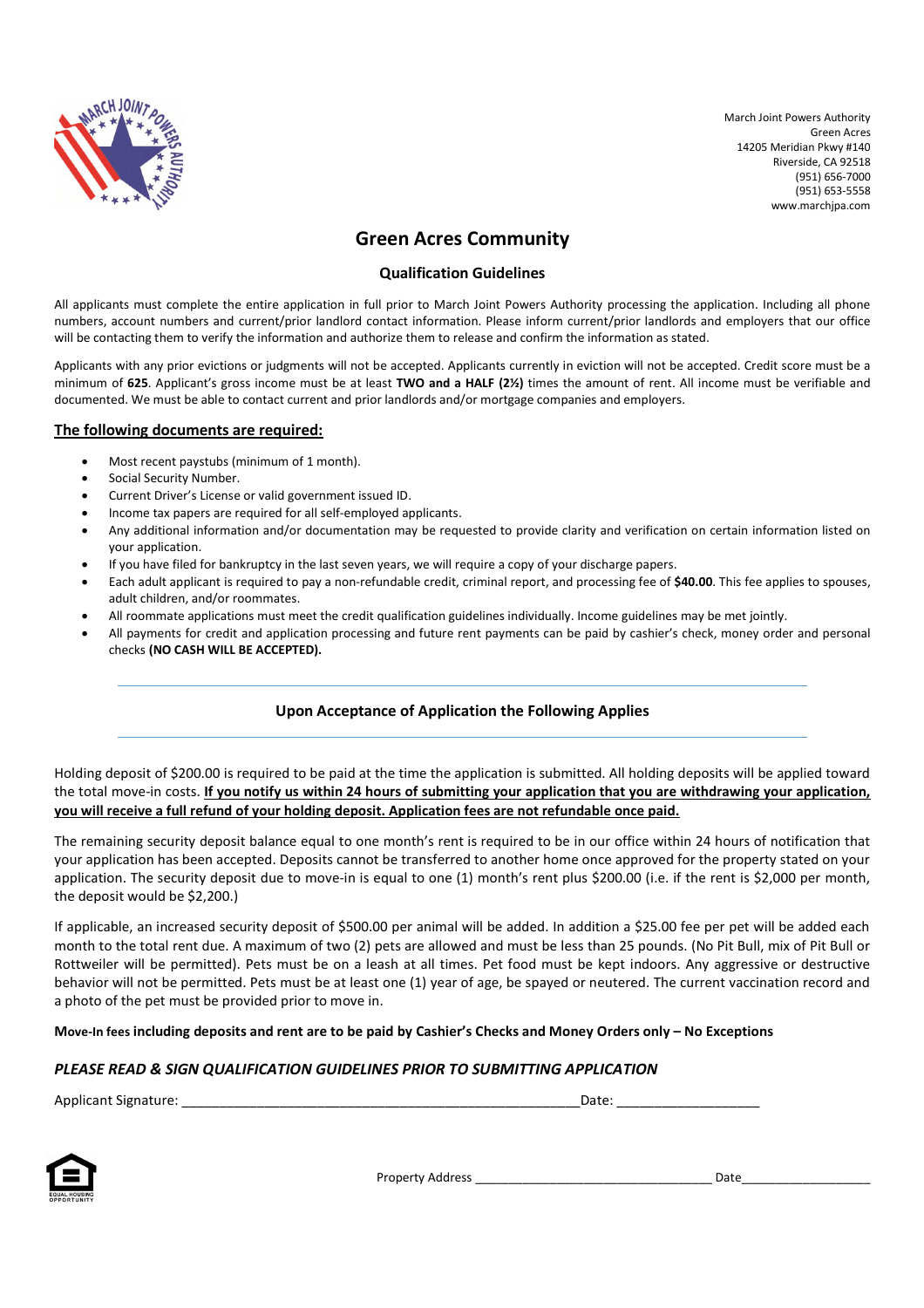

┑

### **APPLICATION TO RENT/SCREENING/PROCESSING FEE APPLICATION TO RENT**

#### **THIS SECTION TO BE COMPLETED BY APPLICANT.** *A SEPARATE APPLICATION TO RENT IS REQUIRED FOR EACH OCCUPANT 18 YEARS OF AGE OR OVER, OR AN EMANICIPATED MINOR***.**

**Applicant is completing Application as a** *(check one):* **Tenant Tenant with Co-Tenant(s)**

Total number of applicants

Г

**PREMISES INFORMATION**

| Application to rent property at |                       |
|---------------------------------|-----------------------|
|                                 | ("Premises")          |
| Rent: S<br>per                  | Proposed move-in date |
|                                 |                       |

#### **PERSONAL INFORMATION**

| Email and the contract of the contract of the contract of the contract of the contract of the contract of the                        |                                                                                                                                                                                                                                                                                                    |
|--------------------------------------------------------------------------------------------------------------------------------------|----------------------------------------------------------------------------------------------------------------------------------------------------------------------------------------------------------------------------------------------------------------------------------------------------|
|                                                                                                                                      | Name(s) of all other proposed occupant(s) and relationship to applicant                                                                                                                                                                                                                            |
|                                                                                                                                      |                                                                                                                                                                                                                                                                                                    |
|                                                                                                                                      |                                                                                                                                                                                                                                                                                                    |
|                                                                                                                                      |                                                                                                                                                                                                                                                                                                    |
|                                                                                                                                      |                                                                                                                                                                                                                                                                                                    |
|                                                                                                                                      |                                                                                                                                                                                                                                                                                                    |
|                                                                                                                                      |                                                                                                                                                                                                                                                                                                    |
|                                                                                                                                      | Does applicant or any proposed occupant plan to use liquid-filled furniture? $\Box$ Yes $\Box$ No Type $\Box$                                                                                                                                                                                      |
| Has applicant been a party to an unlawful detainer action or filed bankruptcy within the last seven years? $\Box$ Yes $\Box$ No      |                                                                                                                                                                                                                                                                                                    |
| If yes, explain                                                                                                                      |                                                                                                                                                                                                                                                                                                    |
| (Please provide a copy of discharge papers for any bankruptcy explained above)                                                       |                                                                                                                                                                                                                                                                                                    |
| Has applicant or any proposed occupant even been asked to move out of a residence? $\vert$ Yes $\vert$ No                            |                                                                                                                                                                                                                                                                                                    |
|                                                                                                                                      |                                                                                                                                                                                                                                                                                                    |
| Has applicant or any proposed occupant ever been convicted of or pleaded no contest to a felony? $\Box$ Yes $\Box$ No                |                                                                                                                                                                                                                                                                                                    |
|                                                                                                                                      |                                                                                                                                                                                                                                                                                                    |
| will include either the address at which the offender resides or the community of residence and ZIP code in which he or she resides. | Notice: Pursuant to Section 290.46 of the Penal Code, information about specified registered sex offenders is made available to the public via an<br>Internet Web site maintained the Department of Justice at www.meganslaw.ca.gov. Depending on an offender's criminal history, this information |
|                                                                                                                                      |                                                                                                                                                                                                                                                                                                    |



Property Address \_\_\_\_\_\_\_\_\_\_\_\_\_\_\_\_\_\_\_\_\_\_\_\_\_\_\_\_\_\_\_\_\_\_\_ Date\_\_\_\_\_\_\_\_\_\_\_\_\_\_\_\_\_\_\_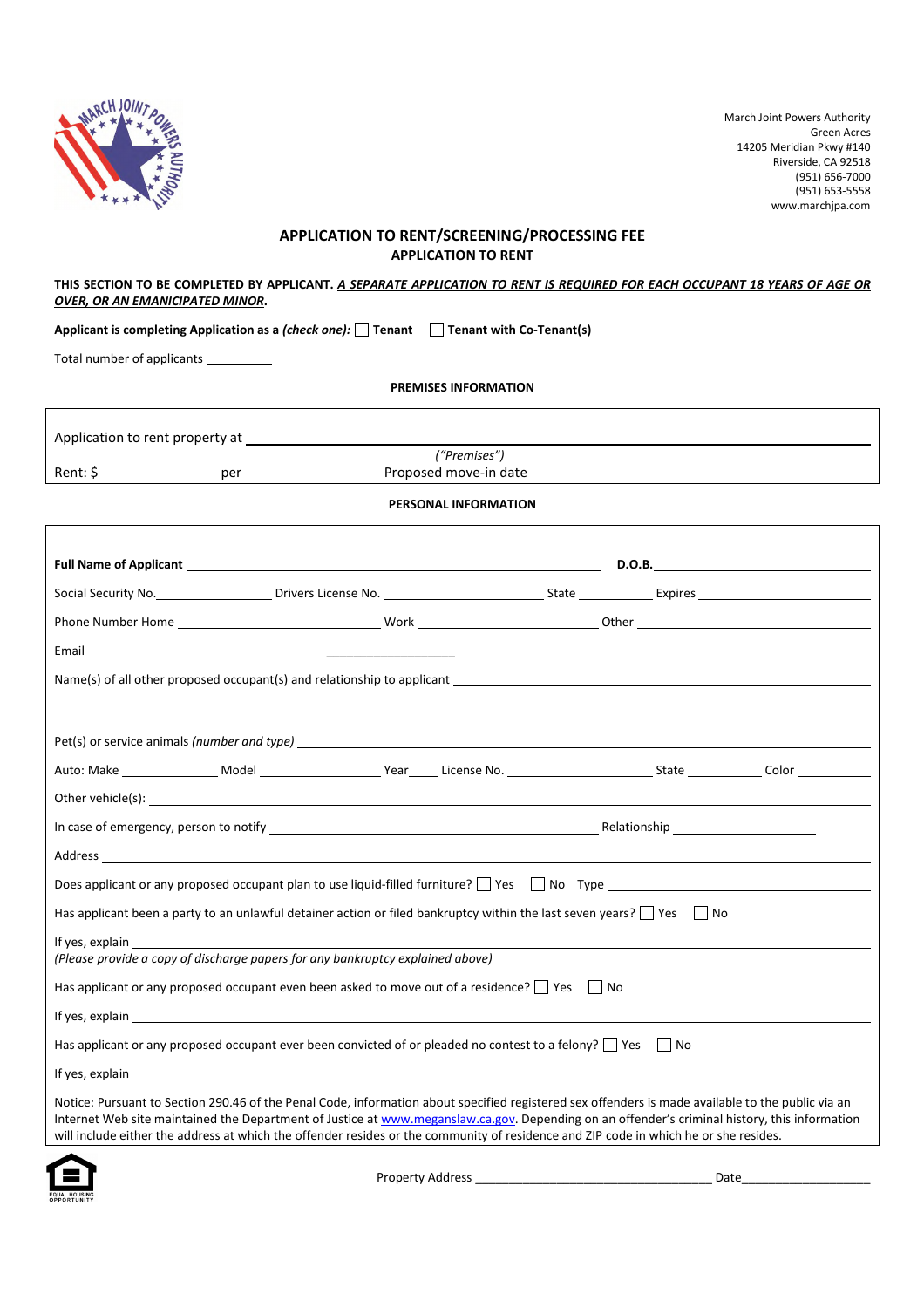

### **RESIDENCE HISTORY**

|                                                                                    | $From $ $to $                                                                      |
|------------------------------------------------------------------------------------|------------------------------------------------------------------------------------|
|                                                                                    |                                                                                    |
|                                                                                    |                                                                                    |
| Do you own this property? $\Box$ Yes $\Box$ No Reason for leaving current address: | Do you own this property? $\Box$ Yes $\Box$ No Reason for leaving current address: |
|                                                                                    |                                                                                    |

#### **EMPLOYMENT AND INCOME HISTORY**

| Date of Hire <u>success</u><br>Position or Title <u>_________________</u> ___                                                                                                                                                  |                                                      |
|--------------------------------------------------------------------------------------------------------------------------------------------------------------------------------------------------------------------------------|------------------------------------------------------|
| Employment Gross Income \$ per                                                                                                                                                                                                 |                                                      |
|                                                                                                                                                                                                                                |                                                      |
| Supervisor's Name and the contract of the contract of the contract of the contract of the contract of the contract of the contract of the contract of the contract of the contract of the contract of the contract of the cont |                                                      |
| Position or Title <u>_________________________________</u>                                                                                                                                                                     | Employment Gross Income \$ ______________ per ______ |

**CREDIT INFORMATION**

| <b>Name of Creditor</b> | <b>Account Number</b> | <b>Monthly Payment</b> | <b>Balance Due</b>     |
|-------------------------|-----------------------|------------------------|------------------------|
|                         |                       |                        |                        |
|                         |                       |                        |                        |
|                         |                       |                        |                        |
| Name of Bank/Branch     | <b>Account Number</b> | <b>Type of Account</b> | <b>Account Balance</b> |

| PERSONAL REFERENCES |
|---------------------|
|---------------------|

| Name                   | Phone      | Name                                 | Phone |
|------------------------|------------|--------------------------------------|-------|
| Address                |            | Address                              |       |
| Length of acquaintance | Occupation | Length of acquaintance<br>Occupation |       |
|                        |            |                                      |       |

#### **NEAREST RELATIVE(S)**

| Name                     | Phone | Name         | Phone |
|--------------------------|-------|--------------|-------|
| Address                  |       | Address      |       |
| Relationship             |       | Relationship |       |
| $\overline{\phantom{a}}$ |       |              |       |



Property Address \_\_\_\_\_\_\_\_\_\_\_\_\_\_\_\_\_\_\_\_\_\_\_\_\_\_\_\_\_\_\_\_\_\_\_ Date\_\_\_\_\_\_\_\_\_\_\_\_\_\_\_\_\_\_\_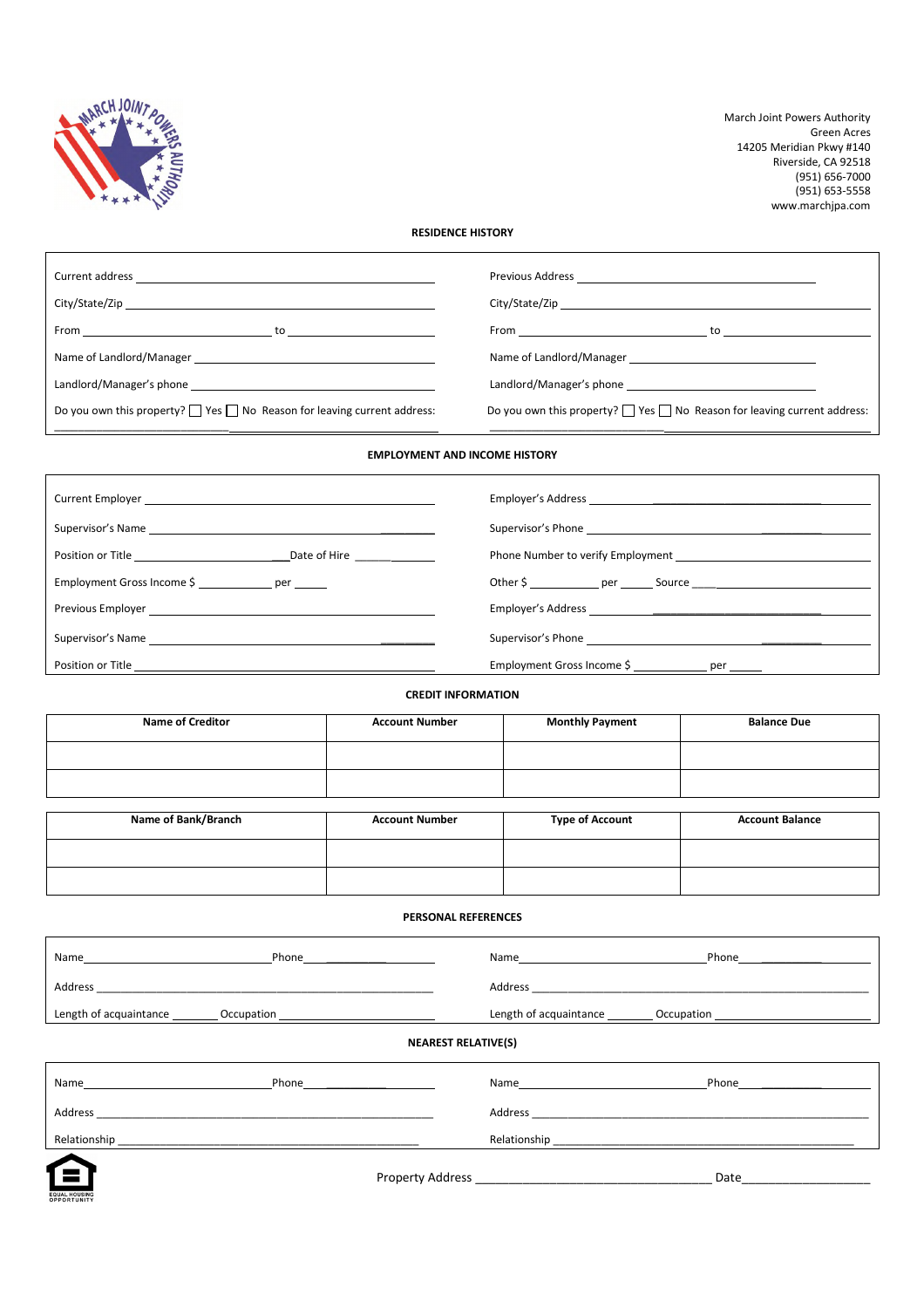

Applicant understands and agrees: (i) this is an application to rent only and does not guarantee that applicant will be offered the Premises; and (ii) Landlord or Manager or Agent may accept more than one application for the Premises and, using their sole discretion, will select the best qualified applicant.

Applicant represents the above information to be true and complete, and hereby authorizes Landlord or Manager or Agent to (i) verify the information provided; and (ii) obtain credit report on application.

**If application is not fully completely, or received without the screening fee: (i) the application will not be processed, and (ii) the application and any screening fee will be returned**

| Applicant the contract of the contract of the contract of the contract of the contract of the contract of the contract of the contract of the contract of the contract of the contract of the contract of the contract of the | Date                                                                                                                                                                                                                           | Time |          |           |
|-------------------------------------------------------------------------------------------------------------------------------------------------------------------------------------------------------------------------------|--------------------------------------------------------------------------------------------------------------------------------------------------------------------------------------------------------------------------------|------|----------|-----------|
|                                                                                                                                                                                                                               | Property Address and the contract of the contract of the contract of the contract of the contract of the contract of the contract of the contract of the contract of the contract of the contract of the contract of the contr | Date |          |           |
|                                                                                                                                                                                                                               | Return your complete application and any applicable fee not already paid to:                                                                                                                                                   |      |          |           |
| March Joint Powers Authority                                                                                                                                                                                                  | Address 14205 Meridian Pkwy #140 City Riverside                                                                                                                                                                                |      | State CA | Zip 92518 |
|                                                                                                                                                                                                                               |                                                                                                                                                                                                                                |      |          |           |

# **SCREENING/PROCESSING FEES**

# **THIS SECTION TO BE COMPLETED BY OWNER, LANDLORD, MANAGER OR AGENT.**

| Applicant has paid a nonrefundable screening fee of $\frac{2}{5}$ 40.00<br>, applied as follows:                               |                       |
|--------------------------------------------------------------------------------------------------------------------------------|-----------------------|
| for credit reports prepared by $NCR$ ; $\frac{1}{2}$<br>29.50<br>for<br>expenses); and $$10.50$<br>for application processing. | (other out-of-pocket) |
| The undersigned has read the foregoing and acknowledges receipt of a copy.                                                     |                       |
| <b>Applicant Signature</b>                                                                                                     | Date                  |

The undersigned has received the screening fee indicated above.

**Landlord Signature Date**

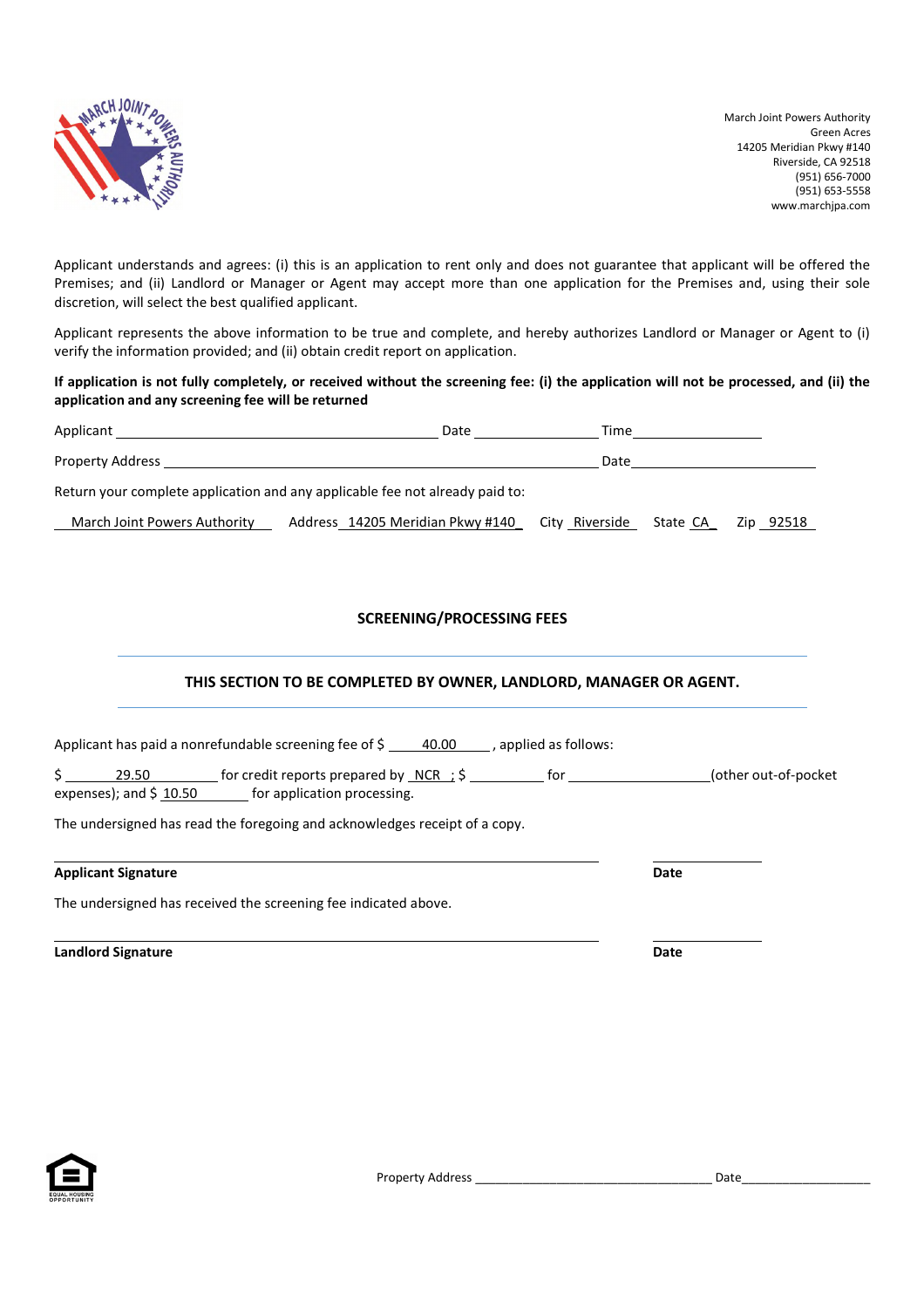

### **AUTHORIZATION TO VERIFY EMPLOYMENT**

| Applicant represents that all the information is true and correct and hereby authorizes March Joint Powers Authority to verify<br>Applicants employment history. |               |
|------------------------------------------------------------------------------------------------------------------------------------------------------------------|---------------|
| Employee's Signature                                                                                                                                             | Date          |
| TO BE FILLED OUT BY EMPLOYER                                                                                                                                     |               |
| Month<br>Year                                                                                                                                                    | Month<br>Year |
| 2. Salary $\frac{1}{2}$ per year.<br>Please check one:     Full time    <br>Part time                                                                            |               |
| 3. Is this a permanent or temporary position?<br>Please check one: Permanent Temporary                                                                           |               |
|                                                                                                                                                                  |               |
|                                                                                                                                                                  |               |
| 6. Signature of person completing this form                                                                                                                      |               |